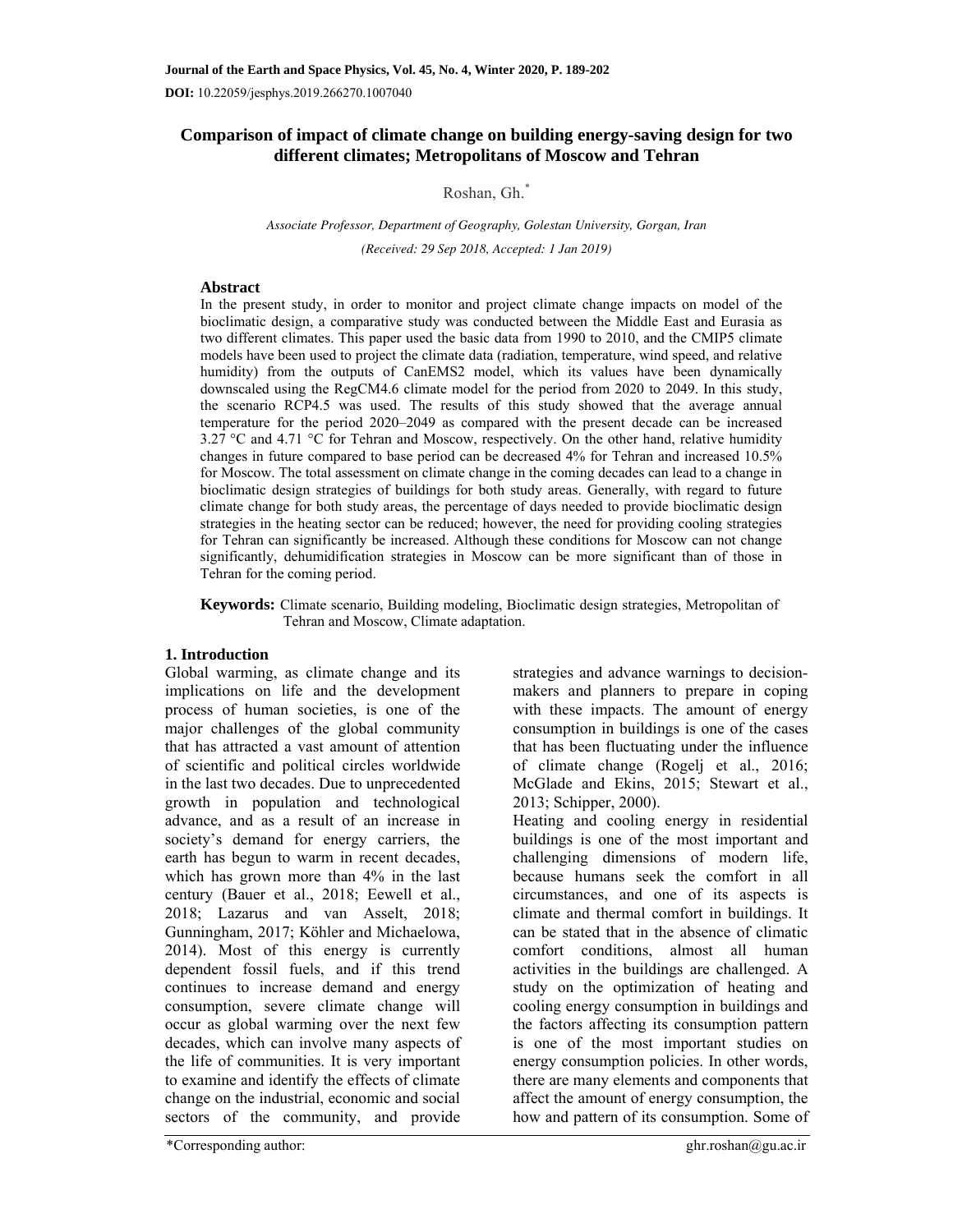these factors are natural and some others are human-made. One of the important natural factors in energy consumption is the human thermal comfort in building, which can be defined and studied as a subset of the biological climate (Aljawabra and Nikolopoulou, 2018; Sharmin and Steemers, 2018; Rubio-Bellido et al., 2016; Zhu et al., 2016).

It is important to note that one of the strategies for saving and proper energy efficiency in buildings is to adopt appropriate strategies for the bioclimatic design. In sum, there are many studies from around the world on the effect of climate change and global warming on energy consumption and demand in buildings. For example, Rubio-Bellido et al. (2016) conducted a study for some cities in Chile on the assessment of the strategies of energy demand reduction in an office building for the 2020s, 2050s and 2080s. Wang and Chen (2014) used the HadCM3 model for some emission scenarios to simulate the demand for energy consumption in hotels, buildings, and hospitals located in cities of the United States for the 2080s. Pierangioli et al. (2017) assessed the effectiveness of passive strategies for the design of building in order to reduce the impact of global warming on the central regions of Italy using simulated data for coming decades. In order to provide passive strategies for the design of buildings and reduce energy demand, Zhou et al. (2013) used global climate models (GCMs) and scenario families A for the simulation of climate change in Adelaide city of Australia in the 2070s. In their study, Zhu et al. (2016) explained a new idea for predicting meteorological data for the simulations of energy demand in buildings of cities in China. However, in this paper, a comparison has been made between the effects of bioclimatic design strategies in Tehran metropolitan area as an example of cities of the Middle East and Moscow as a representative of Eurasian cities. In many studies, the impact of climate change on a given location is made within the framework of the political boundary and a specific country; however, the aim of the present study is to compare the effects of bioclimatic design strategies on two climates and regions where there are very geographical

differences. Because sometimes this question arises that how the effectiveness in a particular area of climate change is compared to other regions of the world. Therefore, in this study, Moscow has been assessed and selected as a comparative case with Tehran. Despite the economic crisis since 2008 in Russia, there is still the increasing trend of greenhouse gases (GHG) problem. Interestingly, Russia is not only one of the most intense emitters of GHG, but also one of the most important fossil fuel producers, and on the other hand, it plays a key role in international climate change policies. Russia occupies more than a tenth of the global land area, with nearly two thirds of the country underlain by methane-rich permafrost; consequently, the impacts of temperature increases on its territory are likely to have global repercussions (Sharmina et al., 2013). Russia is one of the countries that has been severely affected by climate change in the  $20<sup>th</sup>$  century, and this trend will continue. The high use of fossil fuels to produce electricity is a determinant of the vulnerability of the Russian power system to climate change (Klimenko et al., 2017).

According to a report by the Russian Federal Service for Hydrometorology and Environmental Monitoring (Roshydromet, 2011) for 2011, monitoring data and model calculations show that Russia's climate is more susceptible to global warming than the climate of many other regions of the world. Climate warming in Russia has been registered as taking place at a much faster pace than the warming seen in the rest of the world: anomalies in average annual temperatures in Russia reach 3–4°С [7°С or more, based on 2012 data], while the average global anomalies only slightly exceed 1°С. According to Roshydromet data, over the past 100 years (1907–2006), total warming in Russia stood at 1.29°С, while average global warming, based on the Intergovernmental Panel on Climate Change (IPCC) Fourth Assessment Report (AR4), was at 0.74°С over a span of 150 years. At the same time, in many regions, such as the Altai region, the temperature increase in the last 100 years has exceeded 3°С. Over the last 25 years, the annual average temperature in Russia rose at a rate of 1.6°С per decade in certain areas. This is an extremely high figure. While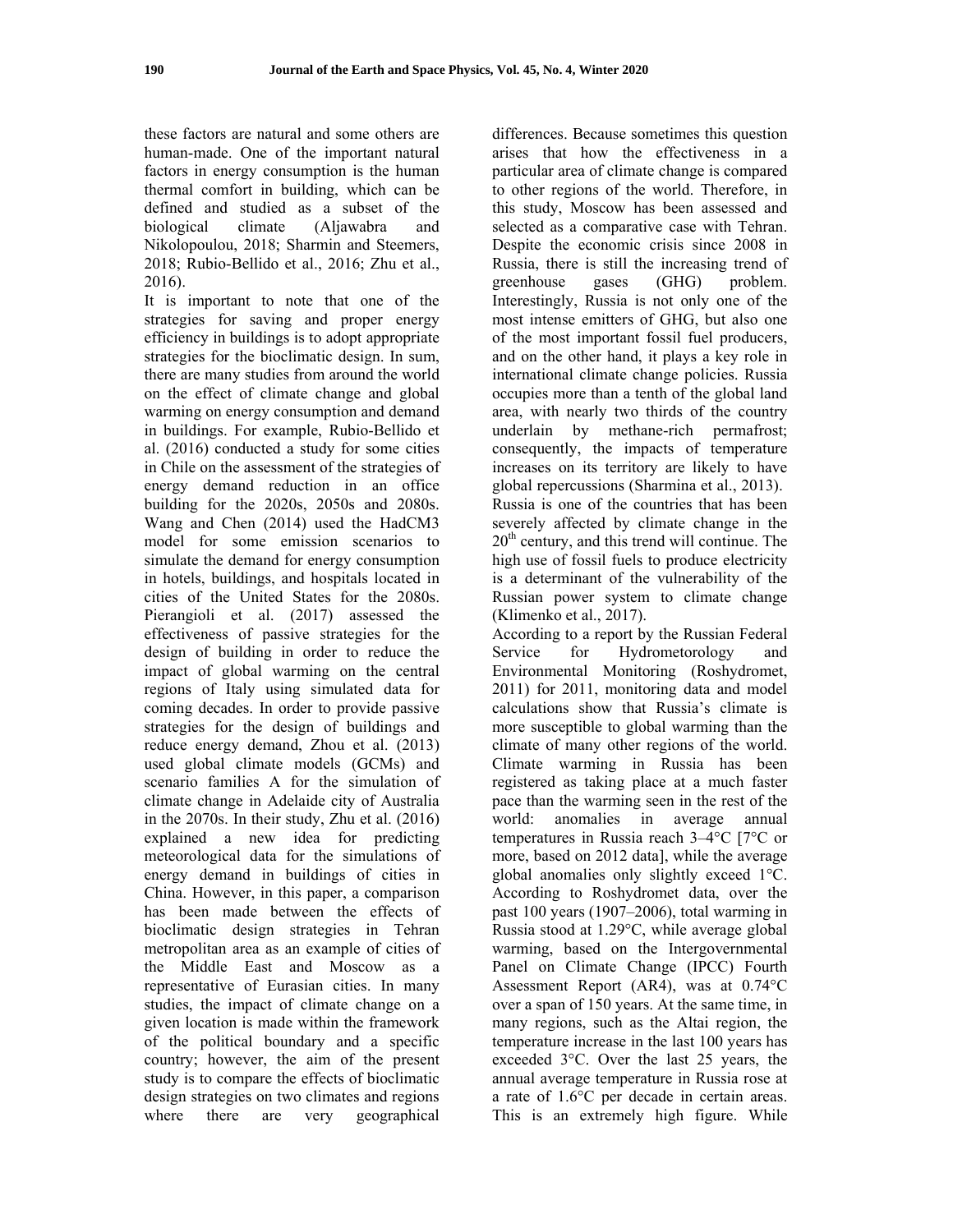changes were distributed unevenly between regions, the major agricultural regions of the country are located in zones experiencing rising annual average temperatures. Thus, they are more sensitive to climate change (Roshydromet, 2011).

In Iran, the total GHG emissions form energy consumption peaked at 528.6 million tons of carbon in 2009 (Iran Energy Balance, 2010). Findings from studies by the Global Environment Organization (GEO) indicate that 90 percent of the pollution source of the carbon dioxide  $(CO<sub>2</sub>)$  is energy in Iran (UNDP, 2010). According to the World Bank Report 2011, energy consumed by fossil fuels has accounted for 99.52% in Iran compared with other supply resources of energy. According to the report, the high tendency to the supply resources of energy via fossil fuels is generated 480 million tons of  $CO<sub>2</sub>$  emissions in 2012, which is expected to double  $CO<sub>2</sub>$  emissions if the same trend continues by 2030 (Moshiri et al., 2012). In spite of this issue, in some reports, Iran is the world's ninth emitter of  $CO<sub>2</sub>$ , which is considered globally with respect to Iran's share of  $CO<sub>2</sub>$  emissions (Roshan et al., 2019). In addition to Iran's role in GHG emissions, the effect of climate change on Iran is identified as another challenge in the current and future decades so that various studies have been conducted in Iran on the effect of climate change on variation in the trend of climate factors (e.g., Tabari and Hosseinzadeh Talaee, 2011a, 2011b; Tabari et al. 2011a, 2011b; Shifteh Some'e et al., 2012; Zarenistanak et al., 2014a, 2014b).

It is worth noting that one of the most important sources of producing the GHG emissions is the energy consumption in buildings and its feedback is as  $CO<sub>2</sub>$ emissions. Therefore, a proper understanding of future climate change and providing appropriate strategies to these changes in form of the bioclimatic design of building blocks can have an effective role in reducing the demand for heating and cooling energy of buildings, which can contribute to reducing both  $Co<sub>2</sub>$  emissions and the impact of climate change trend. Therefore, the aim of the present study is to investigate the effects of climate change on the variation of the bioclimatic design pattern of building for

two metropolitan areas of Tehran and Moscow, and compare the results of these two areas.

# **2. Material and Method**

#### **2-1. The case studies**

Moscow is the capital city and most populous federal subject of Russia, and the northernmost megacity on the planet. It is also the second most populous city in Europe and the  $11<sup>th</sup>$  largest city on earth. In 2016, the estimated population was 12.19 million. Moscow, lying between latitudes 55° 56'' N and longitudes 37° 38' E in the Central European Hills between the Oka river and the Volga river, is the most North-West megalopolis in the world. The city of Moscow is 150 meters above the sea level, which is 30-35 meters higher than the level of the Moscow-river. The Moscow River, which is the city main waterway, crosses its territory from the North West to the South East. The length of the river is about 80 km within the city boundaries. Moscow's climate is temperate to continental and has a humid continental climate (Köppen climate classification Dfb) with warm, sometimes hot, somewhat humid summers and long, cold winters (Sedov, 2012). Tehran, is located at 35° 07' N and 51° 24' E. Tehran is one of the 32 provinces of Iran. It covers an area of 18,909 square kilometers (7,301 sq. mi) and is located in the north of the central plateau of Iran. Iran is situated between the Middle East and Asia and has a history of changing its capital city – Tehran being the 32<sup>nd</sup> one chosen. The population of the city of Tehran has been steadily growing over the last few decades and is now around 8.3 million. There is an estimated population of nearly 8.7 million in the middle of 2016. Tehran features a cold semi-arid climate (Köppen climate classification: BSk) with continental climate characteristics and a Mediterranean climate precipitation pattern. Tehran's climate is largely defined by its geographic location, with the towering Alborz mountains to its north and the country's central desert to the south. It can be generally described as mild in spring and autumn, hot and dry in summer, and cold and wet in winter (Roshan et al., 2010; Ghanghermeh et al., 2013).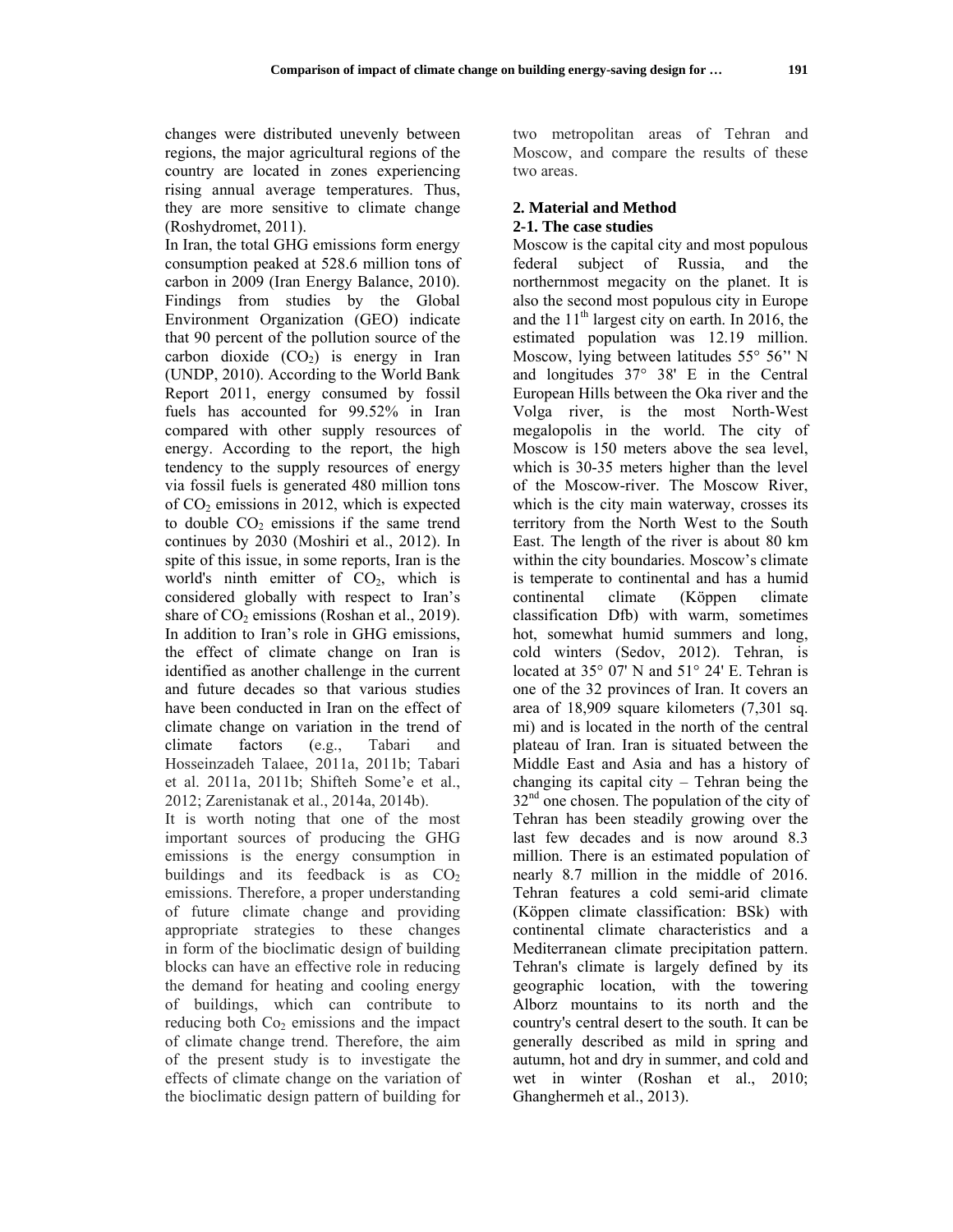

Figure 1. The geographic location of the metropolitan areas of Moscow and Tehran.

### 2-2. Climate Data

In this study, four main meteorological parameters such as temperature, relative humidity, wind speed and radiation were used for building energy simulation need. According to the specific format of input data of simulation building software, these data should be displayed hourly or over a 24-hour period. Therefore, for building energy simulation need, the study period is divided into the present period that includes data from 1990 to 2010 and for the next decades. covering 2020-2049. However, we used Meteonorm software for both stations in our base period. Meteonorm, as a powerful software for producing climatic data, has a strong climatic database, which serves as a source for the input of radiation data and other climatic data in building simulation. This software is able to extract climatic data for each site using interpolation method. One of the features of this software is the production of hourly and even minute data. Meteonorm inputs for global radiation come from the Global Energy Balance Archive (GEBA, http: // protogeba. ethz.ch). All weather data of this software is provided by the World Meteorological Organization (WMO) and the NCDC. In this software, the Stochastic Generation, to generate global

radiation daily data, Markov chain model has been used. Generating temperature data is based on global radiation and measured of approximately  $5,000$ values sites worldwide. Meteonorm has also been able to produce other meteorological data, such as precipitation, wind speed, relative humidity and radiation. (Roshan et al., 2019, Belcher et al., 2005). Therefore, in this paper, version 7.2 of Meteonorm software has been used to produce climatic data.

While global climate models are used to simulate large-scale patterns suitable for weather projecting and large-area climate trends, they lack the level of detail needed to model conditions at local and regional scales. With method called dynamical a downscaling, researchers can use outputs from coarse-resolution global models to derive higher-resolution regional climate data. The enhanced resolution allows regional models to better account for topographic details, while also improving the ability to simulate surface variables such as air temperature, precipitation, and wind. This study used RegcM4.6 versions for dynamical downscaling.

The main structure of the RegCM climate model is based on three steps: the preprocessing (territory designation.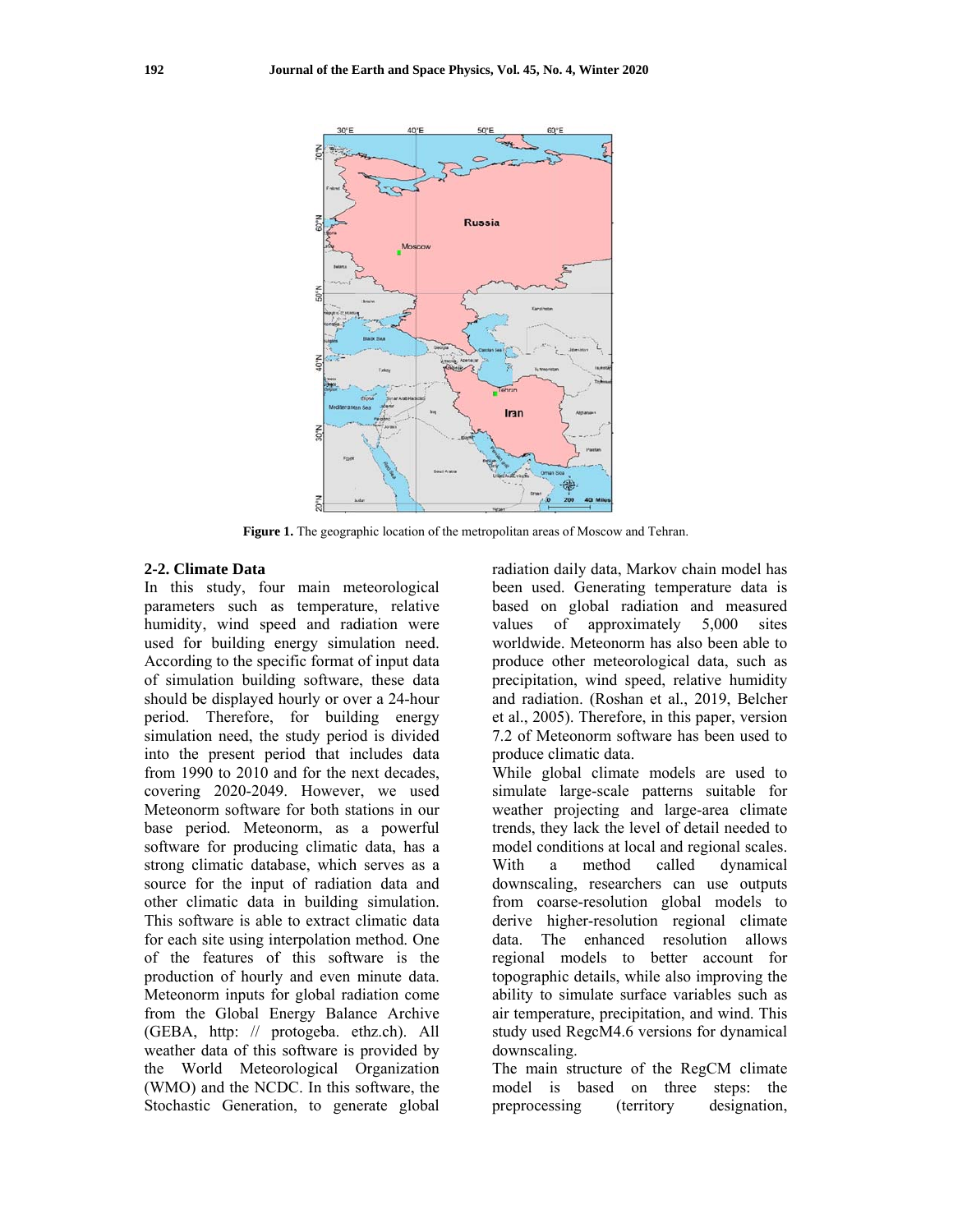preparation of boundary layer conditions data, etc.), the main model (the introduction of the conditions defined in the model and its implementation) and the post-processing (preparation of model outputs for analysis). It should be noted that for the implementation of the RegCM climate model in this study, three series of data are needed, including:

- Boundary conditions containing the meteorological data that are the same as data from the global CanEMS2 model in this study.

- Surface cover data including topographic data, vegetation cover, land use, soil texture, depth of seawater and lakes with a horizontal resolution of 30 seconds, prepared by the U.S. Geological Survey (USGS), and all data made available by a website: http://www.ictp.ictp.triste.it/~pubrgcm/regcm - Sea surface temperature data, which is used datasets of the global CanEMS2 model.

However, in order to project the future data, two climate models, including general circulation model (also known as a global climate model, both labels are abbreviated as GCM) and the downscaling regional climate model have been used. The first category of these models is the CanEMS2 from collection of the CMIP5 climate models with pixel dimensions of  $2.8 \times 2.8$  degrees related to Canadian Centre for Climate Modeling and Analysis (CCCma), which will be used as the GCM. Estimated data for the 21st century is under the RCP4.5 scenario and for future time period (2020-2049) at an hourly time resolution.

#### **2-3. Details of the modeling of building heating and cooling strategies**

Climate Consultant software is sponsored by the California Energy Commission and developed by the University of California at Los Angeles (UCLA) (Iyengar, 2015). Climate Consultant ver. 6 was developed by the UCLA Energy Design Tools Group. This version of Climate Consultant was developed with support from the California Energy Commission PIER Program (Public Interest Energy Research). This software is for designing and remodeling the buildings that are truly climate responsive that depends firstly on gaining a detailed accurate understanding of the local climate. Climate Consultant reads the local climate data in EPW (Energy Plus Weather file) format and displays dozens of different graphic charts of various weather attributes. The purpose of Climate Consultant is not simply to plot climate data, but rather to organize and represent this information in easy-tounderstand new ways that reveal the subtle attributes of climate and its impact on built form. One of the best charts that the software produces is psychrometric chart of comfort strategies. This chart is one of the most powerful design tools in Climate Consultant. It shows dry bulb temperature across the bottom and moisture content of the air up the side. Every hour in the EPW climate data file is shown as a dot on this chart. The Design Guidelines screen shows a list of suggestions, specific to this particular climate and selected set of Design Strategies, to guide the design of buildings such as homes, shops, classrooms, and small offices. Architects call these envelope dominated because they do not have large internal thermal loads, and thus the design of the building's envelope will have a great deal of impact on the thermal comfort of the occupants (Liggett and Milne, 2017). In this architecture software, two types of building are proposed for modeling. One is residential and another is small-non residential building types. Therefore, in the present research, the type of building of residential is used.

## **3. Results**

### **3-1. The patterns of climate change in relative humidity and temperature**

Table 1 displays patterns of climate change in relative humidity and temperature with the monthly time scale for both present and future time periods. As seen in Table 1, relative humidity changes for Tehran had a declining trend in all months of the future years. As expected, the future mean relative humidity will be decreased by 4%. Meanwhile, the highest decline in relative humidity for Tehran could be attributed to summer, which is 6.7% for July and 7.6% for August. Contrary to the results obtained for Tehran, there was an increasing trend in relative humidity in Moscow for the 12 months of the year. In the coming decades, the average relative humidity is expected to increase by 10.5%. However, the greatest increase in relative humidity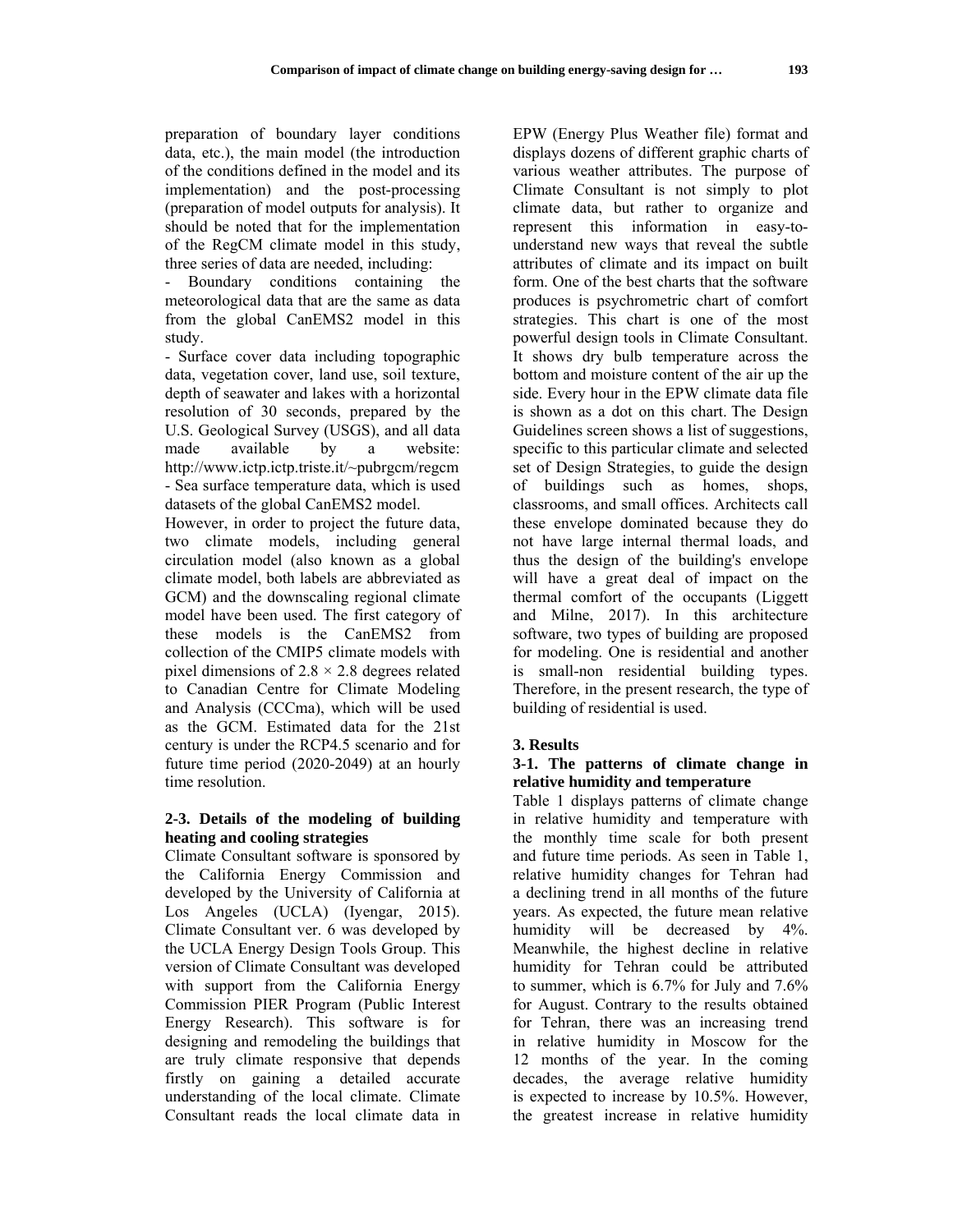for Moscow was simulated with 14.9% and 14.3% for May and June in spring, respectively (Table 1). Temperature is another factor that has an influence on thermal comfort conditions in occupants of buildings. The combination of different thresholds of temperature and different thresholds of relative humidity can obtain different conditions in terms of indoor thermal comfort and energy demand. On the other hand, the overall output of this part shows that for both stations, the mean temperature will be increased for all 12 months of the year compared with the base period. Then the lowest increase in temperature changes for Tehran could be attributed to cold-related seasons, and its highest increase has been simulated from the middle of spring to summer. Overall, June and July (with an increase of 8 °C and 7.33  $\degree$ C, respectively) in the coming decades, will reflect the largest increase in temperature as compared to other months. At the Moscow's station, the highest temperature increase was 8.37 °C for June in the late spring and the next increases in temperature were 7.82°C and 7.32 °C for July and August, respectively. It is generally expected that over the project period (2020- 2049), the mean annual temperature of Tehran will increase by 3.27 °C and reached up to 21.66 °C, and for Moscow, this rate will be increased by 4.71 °C, which the mean annual temperature is expected to increase to 10.30°C (Table 1).

### **3-2. Analysis for the bioclimatic design**

The results of modeling the new climate conditions over the coming decades for Tehran indicate an increase in temperature and a decrease in relative humidity compared to the base period; therefore, based on the distribution of temperature and relative humidity data in Figure (2a), it can be seen that the type of its climate can be changed to warm and dry conditions. However, for Moscow, the overall climate conditions show that due to an increase in relative humidity and temperature, the type of its climate can be changed to slightly warmer and more humid conditions than the current climate condition. By implementing these changes on a psychrometric chart, bioclimatic design strategies were specified based on the ASHRAE 55 standard.

|                       | <b>Tehran</b>   |                |                 |                | <b>Moscow</b>   |                |                 |                |
|-----------------------|-----------------|----------------|-----------------|----------------|-----------------|----------------|-----------------|----------------|
| Month                 | Tem-<br>Present | Tem-<br>Future | Hum-<br>Present | Hum-<br>Future | Tem-<br>Present | Tem-<br>Future | Hum-<br>Present | Hum-<br>Future |
| Jan                   | 4.3             | 4.9            | 20.1            | 16.5           | $-6.5$          | $-2.0$         | 14.8            | 21.6           |
| Feb                   | 7.3             | 8.3            | 20.1            | 18.3           | $-7.5$          | $-1.7$         | 13.2            | 21.3           |
| Mar                   | 13.0            | 14.1           | 21.6            | 18.9           | $-1.6$          | 1.5            | 16.8            | 25.4           |
| Apr                   | 17.7            | 21.5           | 24.5            | 17.6           | 6.6             | 8.5            | 23.8            | 36.7           |
| May                   | 23.4            | 29.3           | 25.7            | 21.9           | 12.6            | 16.7           | 31.2            | 46.1           |
| Jun                   | 28.4            | 36.4           | 28.1            | 25.5           | 15.4            | 23.8           | 41.0            | 55.3           |
| Jul                   | 31.3            | 38.6           | 35.0            | 28.3           | 19.4            | 27.2           | 48.8            | 57.2           |
| Aug                   | 30.8            | 36.7           | 34.1            | 26.5           | 17.1            | 24.4           | 47.1            | 58.1           |
| Sep                   | 26.2            | 30.6           | 31.5            | 26.0           | 11.6            | 14.5           | 38.3            | 50.0           |
| Oct                   | 20.5            | 21.5           | 26.4            | 24.2           | 5.6             | 7.0            | 30.9            | 39.5           |
| <b>Nov</b>            | 11.7            | 11.9           | 22.5            | 21.8           | $-0.3$          | 3.1            | 21.8            | 31.5           |
| Dec                   | 6.1             | 6.1            | 23.5            | 19.6           | $-5.3$          | 0.5            | 16.0            | 26.3           |
| <b>Mean</b><br>Annual | 18.4            | 21.66          | 26.1            | 22.1           | 5.6             | 10.30          | 28.6            | 39.1           |

**Table 1**. Comparison of mean monthly temperature and relative humidity in Tehran and Moscow for the two study periods in the current and future.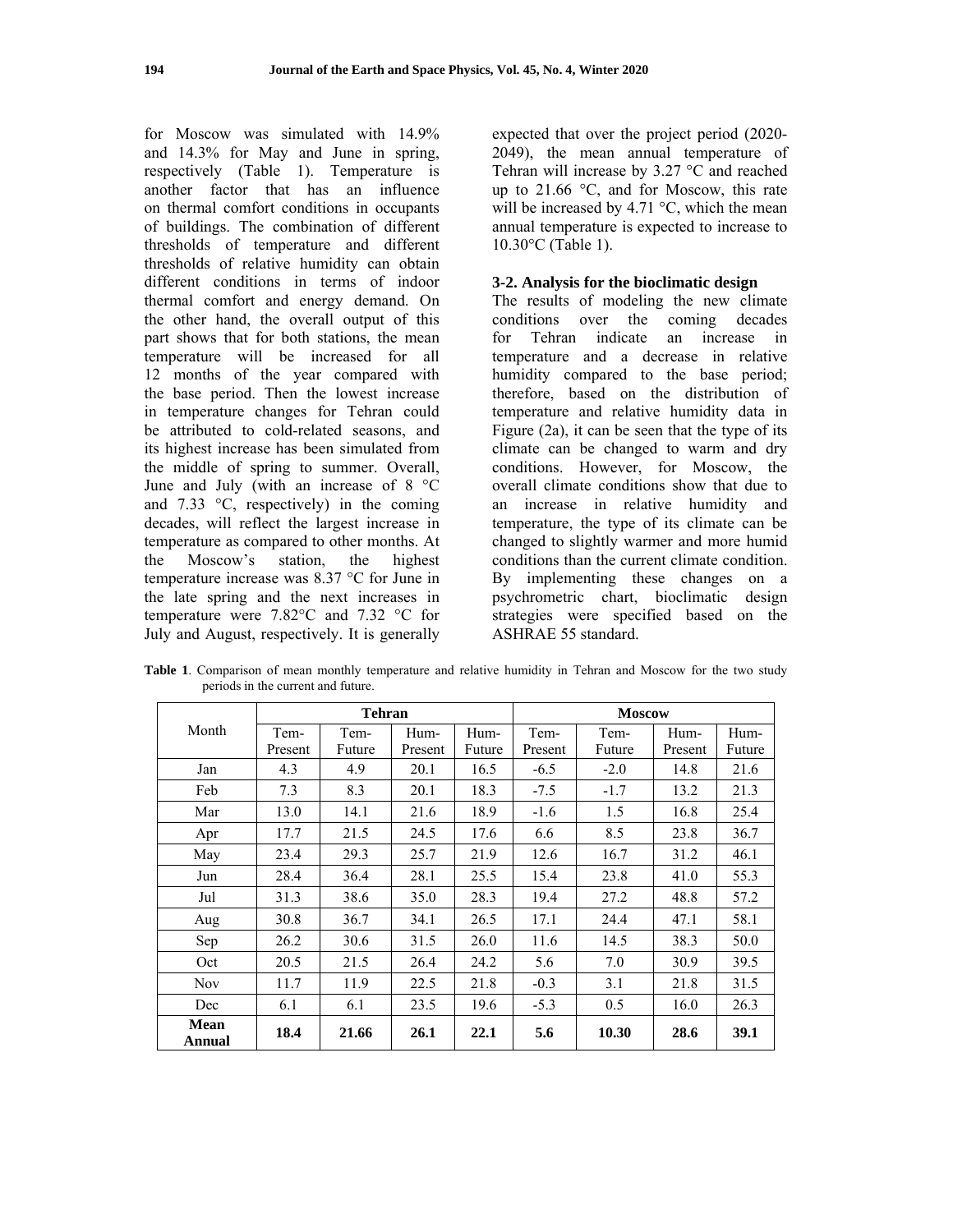

Figure 2. The psychrometric chart for showing bioclimatic design strategies based on simulated and observed climate data. a) Tehran present period; b: Tehran future period; c: Moscow present period; d: Moscow future period.

By extracting the hours required for each of the bioclimatic design strategies of the above charts, the difference between simulated and observed climate conditions is clearly visible in Figure 3. The left x axis in this figure from sun shading of windows to fan-forced ventilation cooling shows cooling strategies in hot conditions of the year. Based on these strategies, the only significant change for Russia is related to sun shading of windows with a frequency of 1.4 % for the observation period and will be increased 7.4% in the coming decades. In other words, the need to avoid sun exposure also the average temperature increase in new climate conditions should be considered. However, for other cooling strategies such as high thermal mass, high thermal mass night flushed. natural ventilation cooling. and fan-forced ventilation cooling, there were significant

changes or slight changes observed that can be overlooked. Because even though with respect to global warming, temperature increase in cold-related seasons of the year and spring may not be sufficient to increase cooling demands, and the extreme cold climate conditions are always dominated during this time period. On the other hand, based on the surplus heat in summer, the only proposed strategy is to pay more attention to sun shading of windows, which can be effective in providing indoor thermal comfort. Changes in the bioclimatic cooling strategies for Tehran were more evident than of those in Moscow because the overall mean annual temperature in Tehran can to two times more than Moscow and any increase change in temperature for Tehran can be resulted in a larger variations in providing the bioclimatic cooling strategies. For bioclimatic zones, sun shading of windows,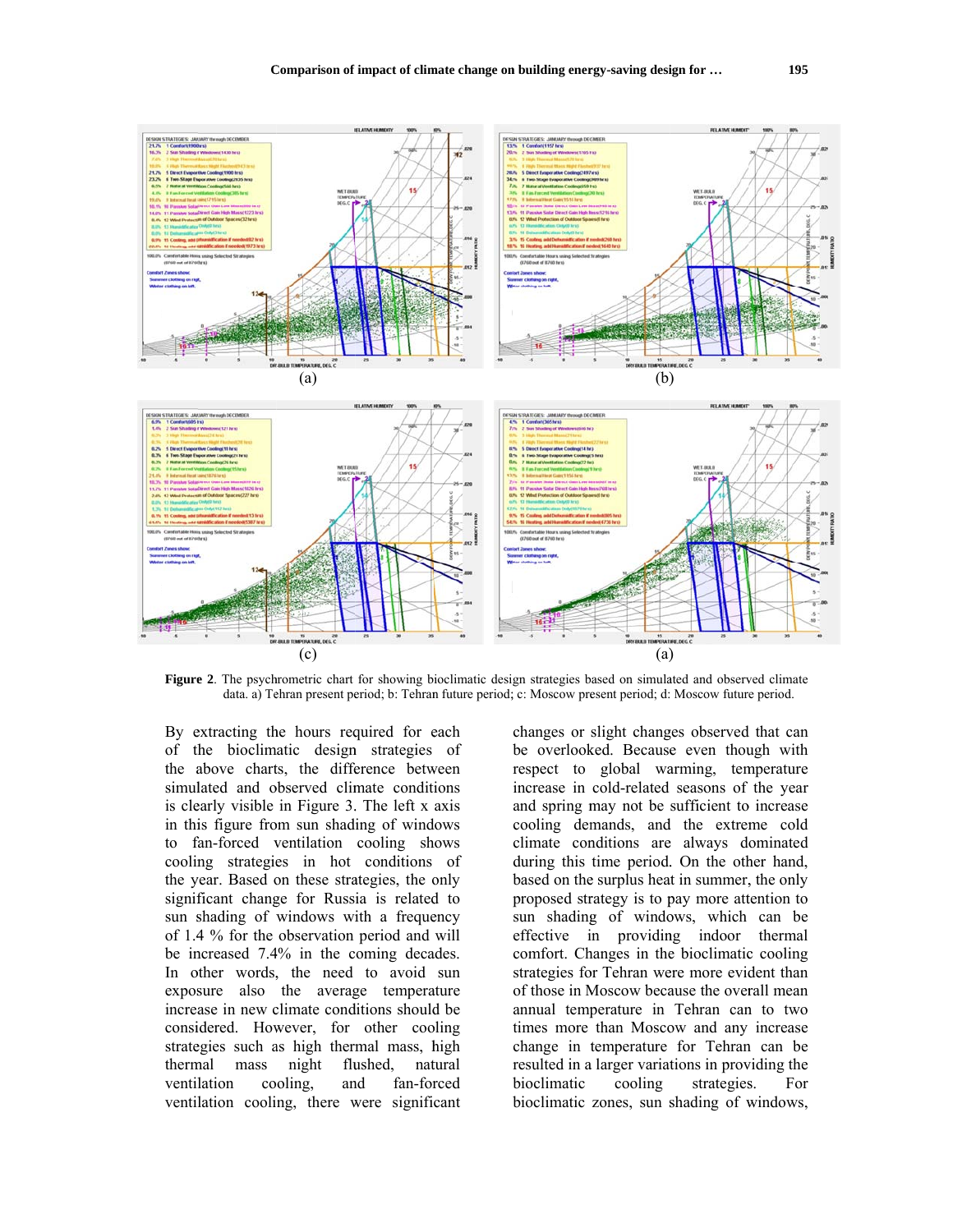direct evaporation cooling, two-stage evaporative cooling, and natural ventilation cooling were 3.8%, 6.8%, 10.5% and 1% respectively; therefore, the need to use these bioclimatic strategies is expected to increase in the future. However, on the left side of x axis, bioclimatic zones 9-12, which include internal heat gain to wind protection of outdoor spaces, show the heating strategies in cold climate conditions. For Moscow, according to the climate conditions in the next decades, 8.2%, 2.7%, 0.9% and 2.6%, will be reduced from the frequency of the need for heating strategies of internal heating gain, passive solar direct gain low mass, passive solar direct gain high mass, and wind protection of outdoor spaces, respectively  $(Fig. 2)$ .



Figure 3. Comparison of bioclimatic design strategies based on observed data and time series of simulated data based on the RCP 4.5 Scenario for both metropolises, Moscow and Tehran.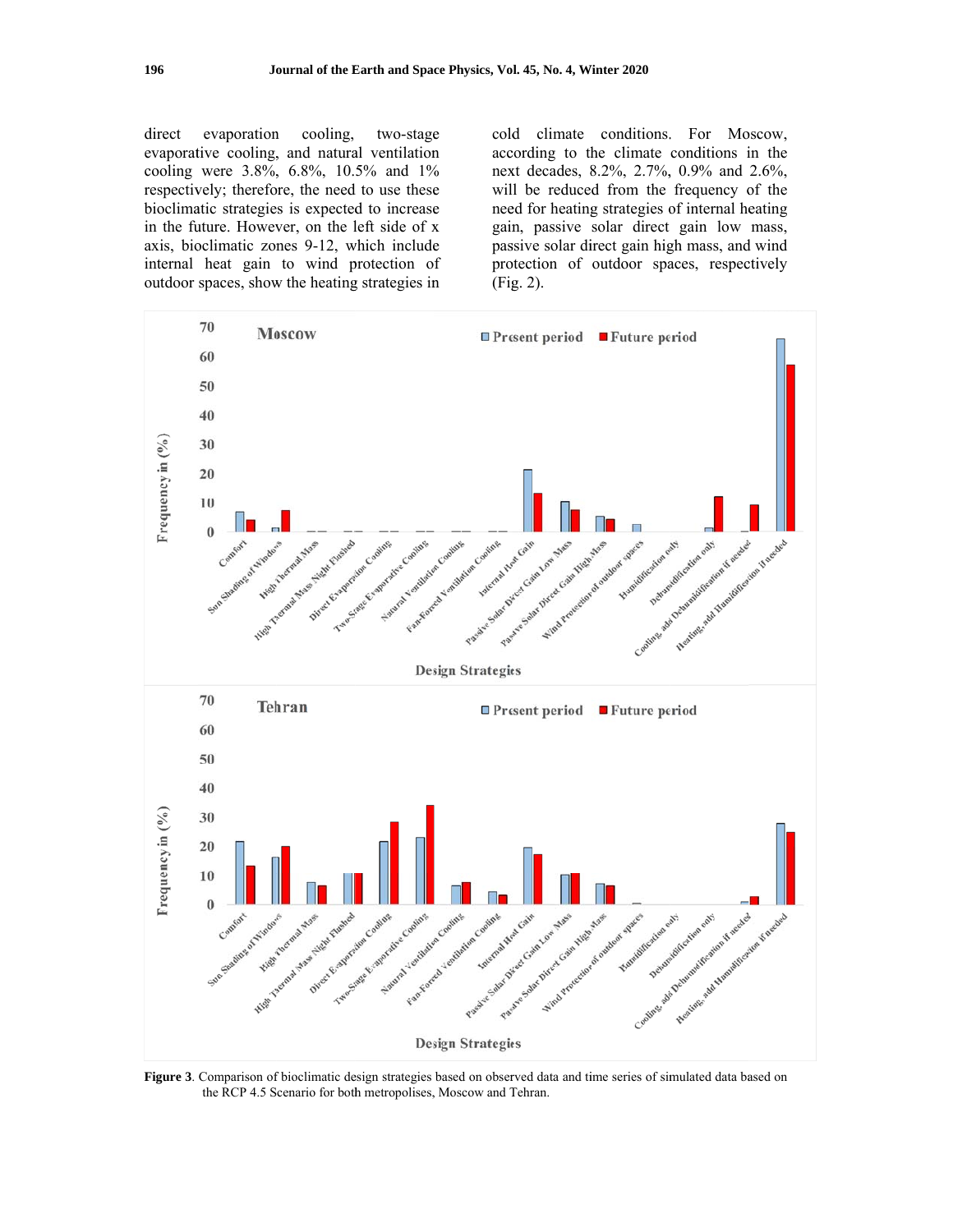It is natural that with increasing air temperature, the need for solar direct gain is reduced during the winter season. Moreover, the average temperature increase in fall from 0 to 3.5 °C and in winter from -5.2 °C to -0.7 °C can be an effective factor in reducing the need for internal heat gain. However, for Tehran, the only significant change in the heating was a decrease of 2.3% in the need for bioclimatic design strategy of the internal heat gain. In the following, based on the xaxis in Figure 3, the left-hand side of the bioclimatic zones 13 to 16, which contains humidification only to heating, adding humidification if needed, determines the humidity strategies. In Moscow, as mentioned earlier, based on future climate changes, a rise in relative humidity was observed in all months of the year, but the combination of the increased humidity and increased summer temperature results in uncomfortable conditions for the building occupants in the season. Therefore, based on the humidity strategies, the need for dehumidification in warm-related seasons of the year is proposed to provide indoor thermal comfort as one of the main bioclimatic strategies in the time period. Because the outputs show that for both dehumidification only and cooling, add dehumidification if needed, 11% and 9.1% of frequency of the need for these strategies will decrease in the future, respectively. In addition, the outputs show that in the cold season for providing indoor thermal comfort, the use of the heating, add humidification if needed is reduced by 8.8%. On the other hand, the use of humidification only at any time of the year cannot provide indoor comfort conditions alone, neither for the observation period nor for the future. Changes in humidity strategies for Tehran were less than of those in Moscow. First, there is no change in the future for any of the two strategies, humidification only and dehumidification only, and for both study periods, the need for these two strategies is considered to be zero (Figure 3). However, in general, with increasing temperature during the cold-related season, the severity of cold weather is decreased, which resulted in a 3% reduction in the need for heating, add humidification if needed. On the other hand, not only the increase in summer

temperature, but also the increase in warm period, and sometimes combined with high humidity, which these conditions may occur during a limited period of the year, can be decreased by 2.2% the demand for using cooling, add dehumidification if needed.

One of the most important outputs of Figures 2 and 3 is the assessment of thermal comfort changes in the time periods for both Tehran and Moscow. In general, the number of days with normal thermal comfort conditions is very short in Moscow. In other words, no bioclimatic strategy is needed to provide indoor thermal comfort during these days. However, the effect of global warming will also reduce the thermal and bioclimatic comfort conditions. Its main factor can be increased temperature and humidity for the warm period of the year. Because the increase of winter temperature cannot be the same, this can lead to a decrease in the number of very cold days and more occurrence of days in the thermal comfort zone. In Moscow, during observation period (6.9% of days), thermal comfort event can be reduced by 2.7% in the period 2020-2049 so that the frequency of thermal comfort event for the next decades in Moscow will be 4.2%. The length of the climate comfort period for Tehran can be more than of that in Moscow. Its evidence was a frequency of 21.7% in the observation period. However, temperature rise has led to an 8.5% reduction in the frequency of days of thermal comfort in the future. In other words, in Tehran, 13.2% of days will naturally have indoor thermal comfort in the next decades. The cause of this decline is related to rising temperature, especially in late summer and early fall. As expected in late summer and early fall, the nature of climate can change to cool air and reduce the summer temperature. However, with increasing global warming, the decline in temperature in late summer and early fall can be transmitted into the middle of fall with the time delay, which can lead to a further reduction in the frequency of thermal comfort event in the future.

The appendix of the paper (Tables 2 and 3) presents bioclimatic design strategies for storing energy and providing indoor thermal comfort based on the observation and future periods in both studied cities.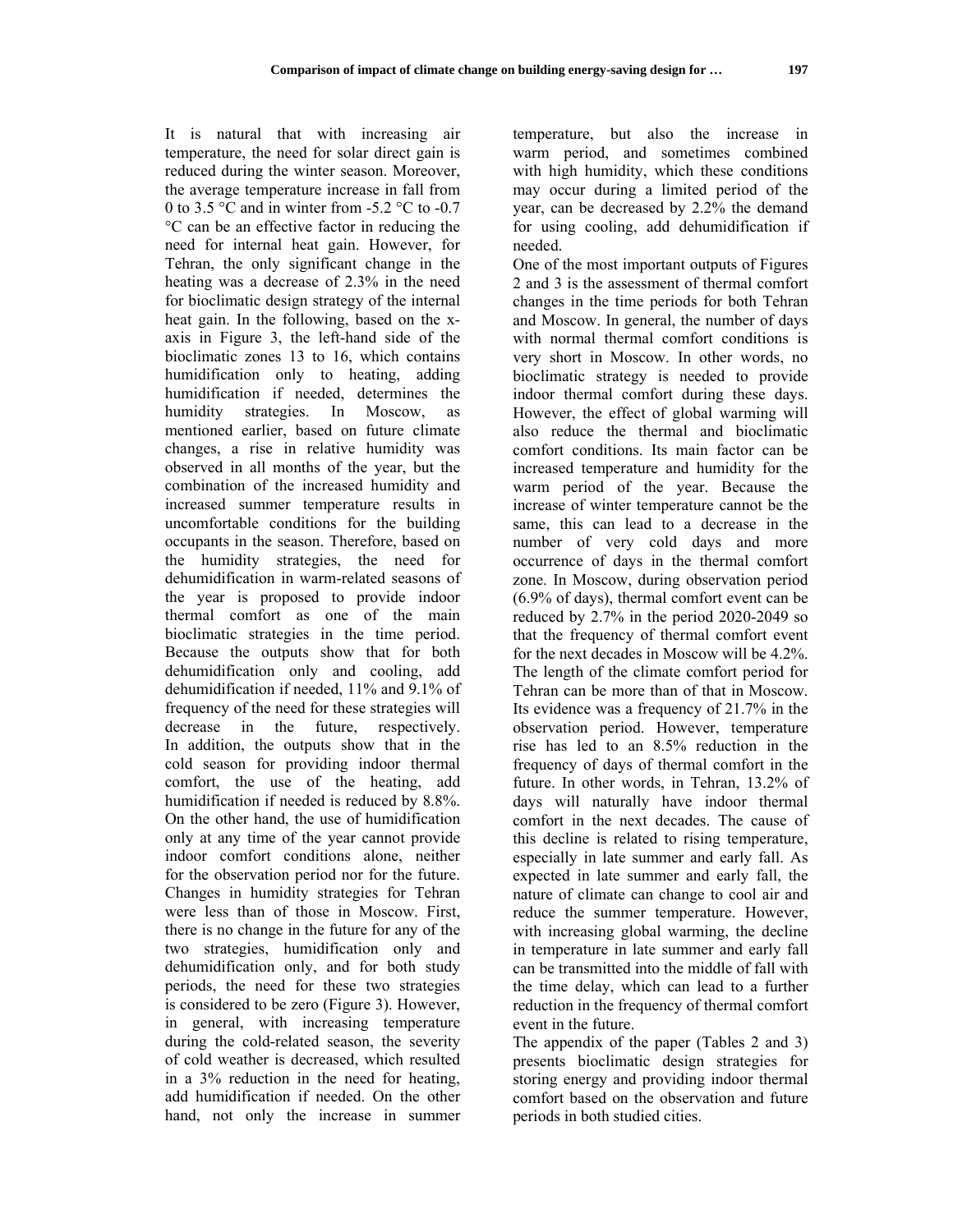#### **4. Discussion and Conclusion**

The findings of this study revealed that the results of the CanEMS2 climate model and the RCP 4.5 scenario indicated a higher rate of temperature increase for the next decades in Moscow compared to Tehran. Because temperature increase rate in Moscow (1.44°C) can be higher than Tehran, so the mean annual temperature increase in Tehran is 3.27°C and in Moscow is 4.71 °C. Similar results for both study areas were the highest temperature increase rates for June and July in the summer and the lowest temperature increase rates for the months in the fall. Many studies have been determined that the effect of global warming leads to a further increase in temperature in hot months of the year and lower temperature rise is in coldrelated seasons. For example, Saboohi et al. (2012) in a study on 35 stations in Iran demonstrated that the global warming trend for the summer is more than other seasons of the year (Saboohi et al., 2012). In a study, Soltani et al. (2011) showed that stations in Zagros had an increasing trend in months related to the summer. Furthermore, Roshan et al. (2012) in a study found that 52% of their study stations are located in dry, Mediterranean, semi-humid, and humid regions. Based on this study, diagnostic of the mean temperature rise in Iran in 2100 compared to the base period (1960-1990) is 4.25 °C. The highest increasing trend in temperature has occurred during recent years in summer. In another study, Varentsov et al. (2017) demonstrated that due to the expansion of Moscow, temperature increase changes are observed, especially in summer, which have led to more hot days in Moscow. Additionally, their results for the summer revealed that the increase in both the nighttime and day-time temperatures was 0.3°C and 0.60°C over the last 40 years, respectively.

The observed differences for Tehran and Moscow show a decreasing trend in relative humidity in Tehran and an increase rate in Moscow. As the results showed, relative humidity rates for Tehran can be decreased for all months of the year and increased for Moscow. The mean annual relative humidity showed that the reduction rate of it in the future for Tehran can be 4% and increase rate of it for Moscow can be 10.5%. Increasing temperature and decreasing relative humidity in Tehran could lead to a change in bioclimatic design strategies of buildings, as a combination of these conditions can estimate the warm and dry conditions for Tehran in the future. However, increasing both relative humidity and temperature in Moscow can result in a wetter and warmer climate than the current climate in Moscow. Therefore, the effect of this climate change should also be considered in bioclimatic design of buildings for the next decades. For Moscow, the findings showed that considering climate change in the future, the total frequency of different cooling strategies can increase by 5.8% compared to the observation period, which is much higher for Tehran (20.2%). On the other hand, the decrease rate in relation to the need for bioclimatic design strategies of heating is estimated to be 2.6% for Tehran and cooling system design, which is significantly higher for Moscow (14.4%). Moreover, in Moscow, the use of bioclimatic design strategies has decreased by 11.3%, and only 1% for Tehran. The use of humidity strategies and increasing dehumidification for these cities is based on climate changes in the future. Another important thing is to reduce the rate of days of indoor bioclimatic comfort for both metropolises based on heating in the next decades. Such a downward trend for Tehran indicates values greater than Moscow. Some studies have also showed the effect of climate change and variation of the need for cooling and heating energy for Tehran and Moscow. Roshan et al. (2012) have discussed the effects of climate change and variation of the need for cooling and heating energy for Iran by the year 2100. One of their results was decreasing the need for heating energy and increasing the need for cooling energy for the central regions of Iran, including Tehran. Based on climate change models for Moscow, Klimenko et al. (2016) demonstrated that due to the global warming in the coming decades, energy demand for heating in clod-related seasons is decreasing, and on the other hand, the energy demand for cooling is increasing. Finally, according to the results, it can be concluded that the impact of global warming on both Moscow and Tehran cannot be a very improbable event so that with changing climate in the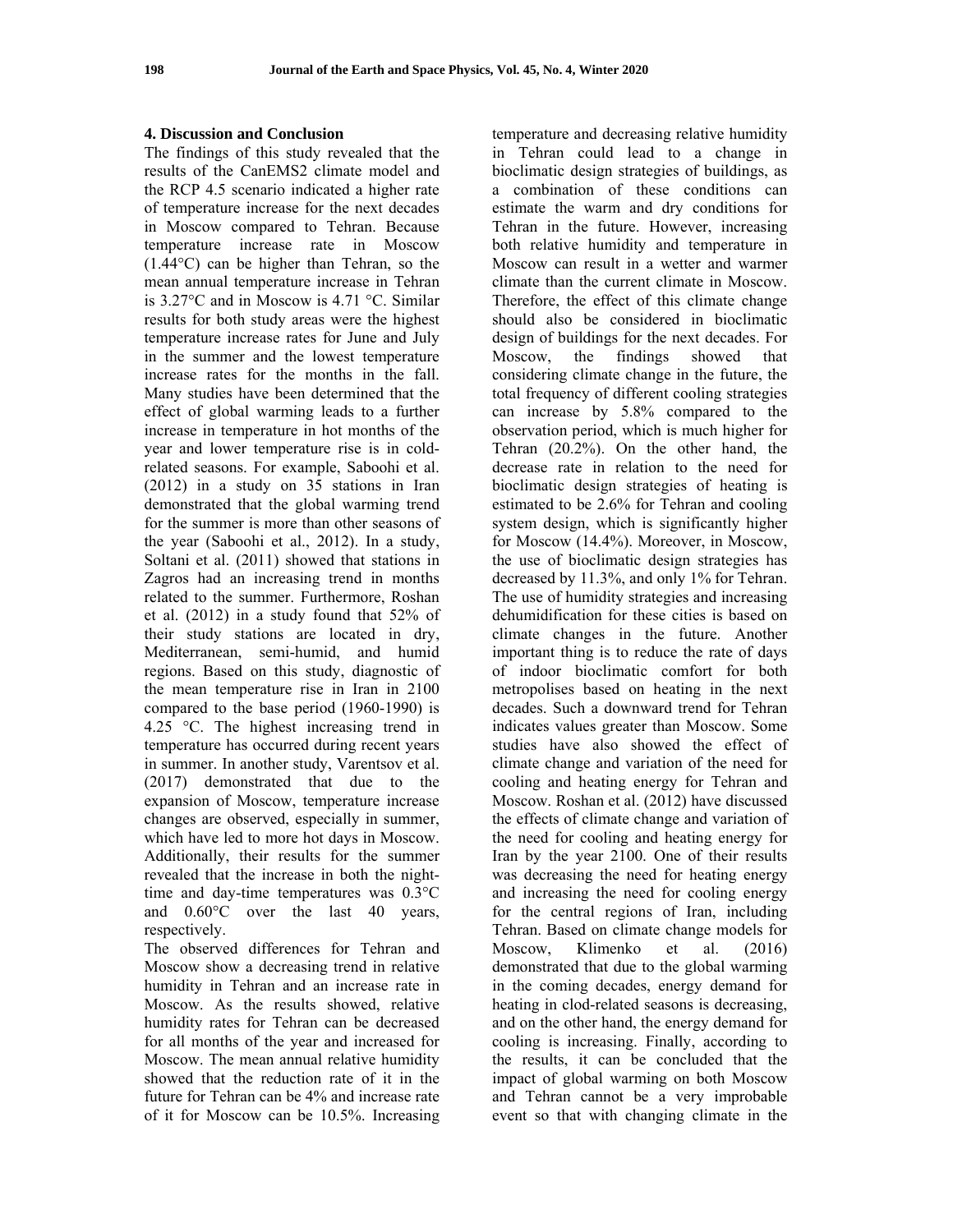future, a new management in bioclimatic design of buildings and storage of energy should be taken. However, as the results showed, there are different priorities for the two cities in terms of bioclimatic design, which are due to the different climate conditions and different effects of climate changes on them for the next decades.

#### **Acknowledgements**

This paper is obtained from a sabbatical by author of the paper, which is conducted at the National Research University, Moscow Power Engineering Institute, Moscow, Russia. First of all, the author would like to thank the Golestan University that sponsored the research project. I also thank the members of Laboratory of Global Energy Problems (NIL GGE) of the Moscow Power Engineering Institute (Technical University) who provided the facilities and resources needed to conduct the research project. The author of the paper is finally very grateful to referees for the useful comments that have been improved the paper.

#### **References**

- Aljawabra, F. and Nikolopoulou, M., 2018, Thermal comfort in urban spaces: a crosscultural study in the hot arid climate. Int. J. Biometeorol, 62, (10), 1901-1909.
- Bauer, N., McGlade, C. and Hilaire, J., 2018, Divestment prevails over the green paradox when anticipating strong future climate policies. Nat. Clim. Chang., 8, 130–134.
- Belcher, S., Hacker, J. and Powell, D., 2005, Constructing design weather data for future climates. Build. Serv. Eng. Res. Technol, 26 (1), 49–61.
- Eewell, J., McCollum, D. and Emmerling, J., 2018, Limited emission reductions from fuel subsidy removal except in energyexporting regions. Nature, 554, 229–233.
- Gunningham, N., 2017, Building norms from the grassroots up: divestment, expressive politics and climate change. Law & Policy, 39, 372–392.
- Ghanghermeh, A., Roshan, G., Orosa, J. A., Calvo-Rolle, J. L. and Costa, Á. M., 2013, New climatic indicators for improving urban sprawl: a case study of Tehran city. Entropy, 15(3), 999-1013.
- Iran Energy Balance, 2010, Iran Central

Bank.

- Iyengar, K., 2015, Sustainable architectural Design: an overview. Routledge.
- Klimenko, V. V., Fedotova, E. V. and Tereshin A. G., 2017, Vulnerability of the Russian power industry to the climate, change. Energy, doi: 10.1016/j. energy. 2017.10.069
- Klimenko, V. V., Ginzburg, A. S., Demchenko, P. F., Tereshin, A. G., Belova, I. N. and Kasilova, E. V., 2016, Impact of Urbanization and Climate Warming on Energy Consumption in Large Cities. Doklady Akademii Nauk, 470, 519–524.
- Köhler, M. and Michaelowa, A., 2014, Limiting climate change by fostering net avoided emissions. Carbon Clim. Law. Rev., 8, 55–64.
- Lazarus, M. and van Asselt, H., 2018, Fossil fuel supply and climate policy: exploring the road less taken, Climatic Change, 150,  $(1-2)$ ,  $1-13$ .
- Liggett, R. and Milne, M., 2017, Climate Consultant Help. University of California at Los Angeles (UCLA).
- McGlade, C. and Ekins, P., 2015, The geographical distribution of fossil fuels unused when limiting global warming to 2°C. Nature, 517, 187–190
- Varentsov, M. I., Konstantinov, P. I. and Samsonov, T. E., 2017, Mesoscale modelling of the summer climate response of Moscow metropolitan area to urban expansion. IOP Conf. Ser.: Earth Environ. Sci. 96 012009
- Moshiri, S., Atabi, F., Panjeshahi, M. H. and lechtenboehmer, S., 2012, Long run energy demand in Iran: a scenario analysis. Int. J. Energy Sect. Manag, 6(1), 120–144.
- Pierangioli, L., Cellai, G., Ferrise, R., Trombi, G. and Bindi, M., 2017, Effectiveness of passive measures against climate change: Case studies in Central Italy, Build Simul., 10, 459–79.
- Rogelj, J., den Elzen, M. and Höhne, N., 2016, Paris agreement climate proposals need a boost to keep warming well below 2 °C. Nature, 534, 631–639.
- Roshan, Gh. R., Orosa, J. A. and Nasrabadi, T., 2012, Simulation of climate change impact on energy consumption in buildings, case study of Iran, Energy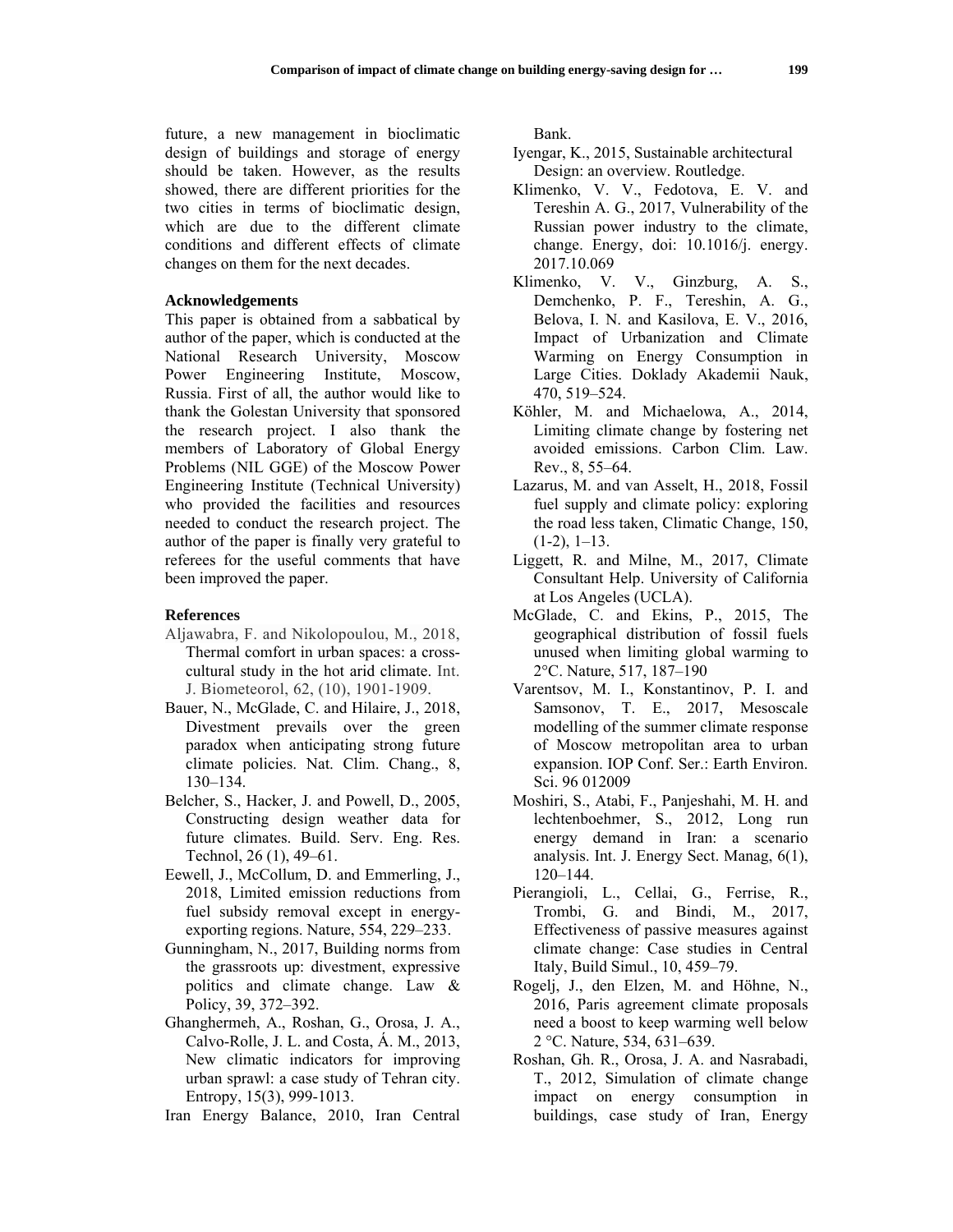Policy, 49, 731-739.

- Roshan, Gh. R., Shahraki, S. Z., Sauri, D., and Borna, R., 2010, Urban sprawl and climatic changes in Tehran, Environ. Health. Sci., 7(1), 43-52.
- Roshan, G., Arab, M. and Klimenko, V. 2019, Modeling the impact of climate change on energy consumption and carbon dioxide emissions of buildings in Iran. J. Environ. Health. Sci. Engineer. 1- 18. https://doi.org/10.1007/s40201-019- 00406-6.
- Roshydromet: http://www.global-climatechange.ru/index. php/ru/climate-rf/78 about- climate-rf/180-doklad-o-klimaterf-za-2011.
- Rubio-Bellido, C., Pérez-Fargallo, A. and Pulido-Arcas, J. A., 2016, Optimization of annual energy demand in office buildings under the influence of climate change in Chile. Energy, 114, 569–85.
- Saboohi, R., Soltani, S. and Khodagholi, M. Saboohi, R., Soltani, S. and Khodagholi, M., 2012, Trend analysis of temperature parameters in Iran. Theor. Appl. Climatol., 109, 529–547.
- Schipper, L., 2000, On the rebound: the interaction of energy efficiency, energy use and economic activity An introduction. Energy Policy, 28, 351–353.
- Sharmin, T. and Steemers, K., 2018, Effects of microclimate and human parameters on outdoor thermal sensation in the highdensity tropical context of Dhaka. Int. J. Biometeorol, https://doi.org/10.1007/ s0048.
- Sharmina, M., Anderson, K. and Bows-Larkin, A., 2013, Climate change regional review: Russia. WIREs Clim. Change, 4, 373–396. doi: 10.1002/wcc.236.
- Shifteh, Some'e, B., Ezani, A., and Tabari, H., 2012, Spatiotemporal trends and change point of precipitation in Iran. Atmos. Res., 113, 1–12.
- Soltani, S., Saboohi, R. and Yaghmaei, L., 2011, Rainfall and rainy days trend in Iran. Clim. Chang., doi:10.1007/s10584- 011-0146-1.
- Stewart, R. B., Oppenheimer, M. and Rudyk, B., 2013, Reaching international cooperation on climate change mitigation: building a more effective global climate regime through a bottom-up approach, Theoretical Inq. L., 14, 273–307.
- Sedov, V. E., 2012, On climatic fluctuations and climate trends of modern Moscow. Russ. Meteorol. Hydrol., 37, 537-545.
- Tabari, H. and Hosseinzadeh Talaee, P., 2011a, Recent trends of mean maximum and minimum air temperatures in the western half of Iran. Meteor. Atmos. Phys., 111, 121–131.
- Tabari, H. and Hosseinzadeh Talaee, P., 2011b, Temporal variability of precipitation over Iran: 1966–2005. J. Hydrol., 396(3–4), 313–320.
- Tabari, H., Hosseinzadeh Talaee, P., Ezani, A. and Shifteh Some'e, B., 2011a, Shift changes and monotonic trends in autocorrelated temperature series over Iran. Theor. Appl. Climatol., 109, 95–108.
- Tabari, H., Shifteh, Some'e, B. and Rezaeian, Z.M., 2011b, Testing for long-term trends in climatic variables in Iran. Atmos. Res., 100, 132–140.
- UNDP (United Nations Development Program), 2010, Department of environment. Iran second national communication to United Nations framework convention on climate change (UNFCCC). National climate office, department of environment, Tehran.
- Wang, H. and Chen, Q., 2014, Impact of climate change heating and cooling energy use in buildings in the United States, Energy Build, 82, 428–36.
- Zarenistanak, M., Dhorde, A. and Kripalani, R. H., 2014a, Temperature analysis over southwest Iran: trends and projections. Theor. Appl. Climatol., 116, 103–117.
- Zarenistanak, M., Dhorde, A. and Kripalani, R. H., 2014b, Trend analysis and change point detection of annual and seasonal precipitation and temperature series over southwest Iran. J. Earth. Syst. Sci., 123, 281-295.
- Zhou, Y., Clarke, L., Eom, J., Kyle, P., Patel, P., and Kim, SH., 2014, Modeling the effect of climate change on U.S. statelevel buildings energy demands in an integrated assessment framework. Appl Energy, 113, 1077–88.
- Zhu, M., Pan, Y., Huang, Z. and Xu, P., 2016, An alternative method to predict future weather data for building energy demand simulation under global climate change. Energy Build, 113, 74–86.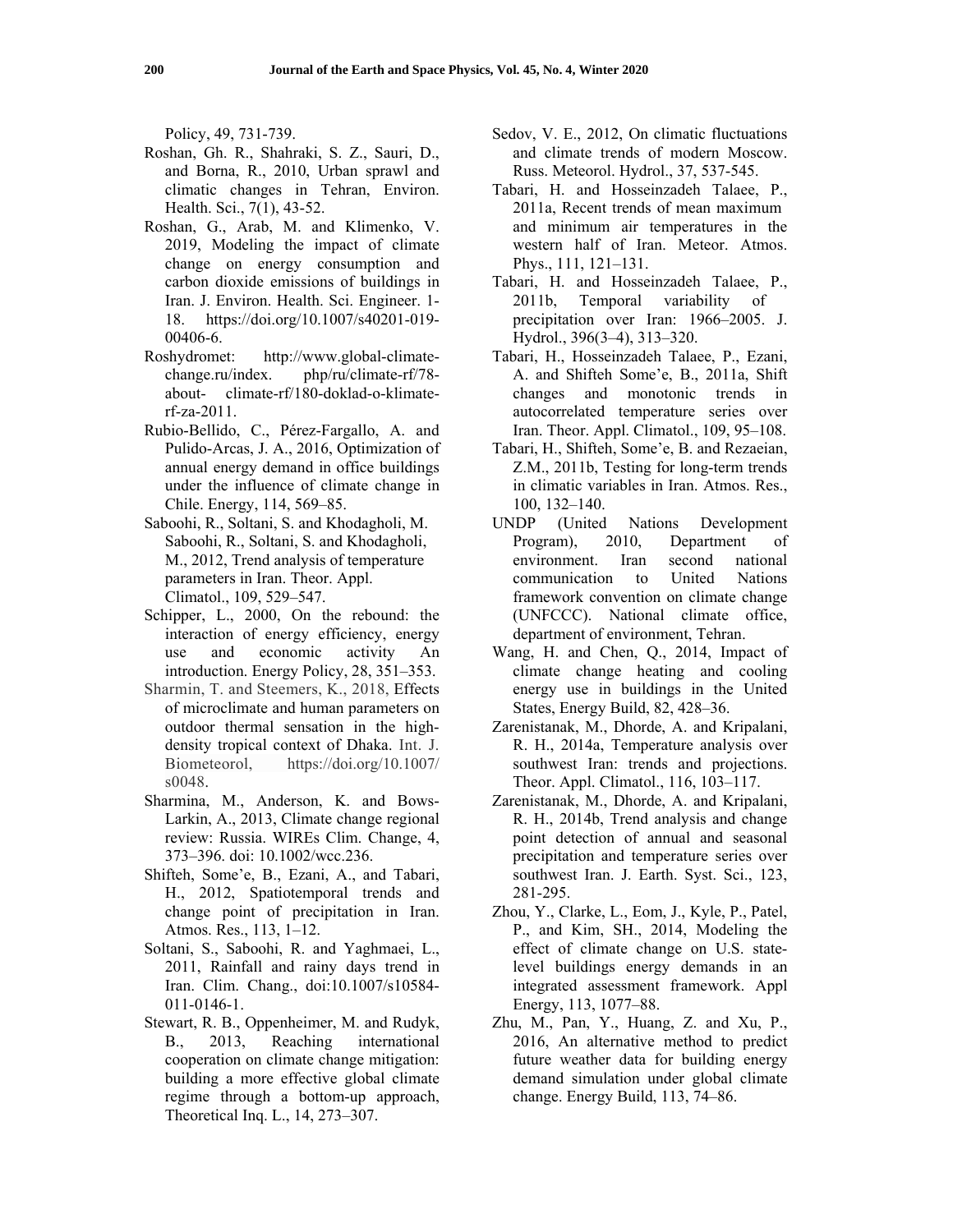# **Appendix**

| <b>Table 2.</b> Bioclimatic design strategies for the two present and future periods of Moscow. P represents Present and F |
|----------------------------------------------------------------------------------------------------------------------------|
| denotes Future periods. Some strategies are applied for both periods, and some are proposed for a specific                 |
| period that includes present or future periods.                                                                            |

| P and F | For passive solar heating face most of the glass area south to maximize winter sun exposure, but<br>design overhangs to fully shade in summer                    |
|---------|------------------------------------------------------------------------------------------------------------------------------------------------------------------|
| P and F | Provide double pane high performance glazing (Low-E) on west, north, and east, but clear on<br>south for maximum passive solar gain                              |
| P and F | Lower the indoor comfort temperature at night to reduce heating energy consumption (lower<br>thermostat heating setback) (see comfort low criteria)              |
| P and F | Tiles or slate (even on wood floors) or a stone-faced fireplace provides enough surface mass to<br>store winter daytime solar gain and summer nighttime 'coolth' |
| P and F | Keep the building small (right-sized) because excessive floor area wastes heating and cooling<br>energy                                                          |
| P and F | High Efficiency furnace (at least Energy Star) should prove cost effective                                                                                       |
| P and F | Heat gain from lights, people, and equipment greatly reduces heating needs so keep home tight,<br>well insulated (to lower Balance Point temperature)            |
| P and F | Extra insulation (super insulation) might prove cost effective, and will increase occupant comfort<br>by keeping indoor temperatures more uniform                |
| P and F | Steep pitched roof, with a vented attic over a well-insulated ceiling, works well in cold climates<br>(sheds rain and snow, and helps prevent ice dams)          |
| P and F | Sunny wind-protected outdoor spaces can extend living areas in cool weather (seasonal sun<br>rooms, enclosed patios, courtyards, or verandahs)                   |
| P and F | If a basement is used it must be at least 18 inches below frost line and insulated on the exterior<br>(foam) or on the interior (fiberglass in furred wall)      |
| P and F | Traditional passive homes in cold clear climates had snug floorplan with central heat source,<br>south facing windows, and roof pitched for wind protection      |
| P and F | Traditional passive homes in cool overcast climates used low mass tightly sealed, well insulated<br>construction to provide rapid heat buildup in morning        |
| P and F | Traditional passive homes in cool overcast climates used low mass tightly sealed, well insulated<br>construction to provide rapid heat buildup in morning        |
| P and F | Trees (neither conifer or deciduous) should not be planted in front of passive solar windows, but<br>are OK beyond 45 degrees from each corner                   |
| P and F | Locate garages or storage areas on the side of the building facing the coldest wind to help insulate                                                             |
| P and F | Use vestibule entries (air locks) to minimize infiltration and eliminate drafts, in cold windy sites                                                             |
| P and F | Insulating blinds, heavy draperies, or operable window shutters will help reduce winter night time<br>heat losses                                                |
| P and F | Windows can be unshaded and face in any direction because any passive solar gain is a benefit,<br>and there is little danger of overheating                      |
| F       | Carefully seal building to minimize infiltration and eliminate drafts, especially in windy sites<br>(house wrap, weather stripping, tight windows)               |
| F       | In this climate air conditioning will always be needed, but can be greatly reduced if building<br>design minimizes overheating                                   |
| F       | Super tight buildings need a fan powered HRV or ERV (Heat or Energy Recovery Ventilator) to<br>ensure indoor air quality while conserving energy                 |